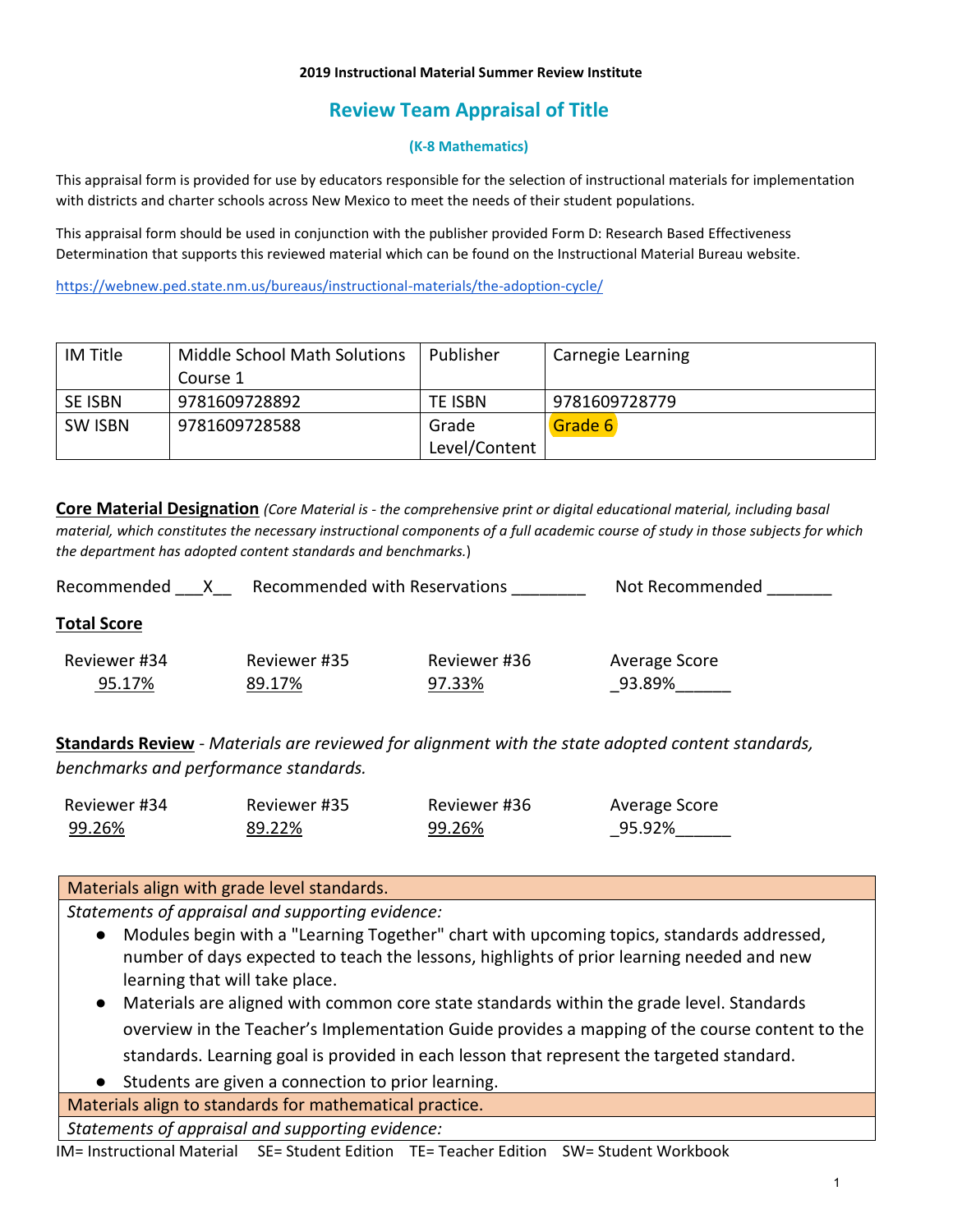- The materials give an opportunity for students to use different mathematical models like ratio tables, number lines, diagrams, graphs, and equations. Each lesson provides opportunities for students to think, reason and communicate.
- The materials give students daily opportunities to discuss, model, investigate, explain, interpret, compare/contrast, critique, estimate, represent a problem in a different way, and solve problems with varying strategies.

### Materials show aspects of rigor.

*Statements of appraisal and supporting evidence:*

- Materials have a variety of activities that would help the students develop conceptual understanding through connections among concepts of each lessons, provide opportunity to students to perform different operations using algorithm, and use a variety of single and multistep solutions in real-world context to make meaning of content.
- Students are provided with a balance of rigorous opportunities to learn with conceptual understanding by making connections among concepts; procedural skill and fluency by supporting students with multiple strategies for solving, viewing, and representing problems; and application of mathematical concepts and skills through real-world, single and multi-step contextual problems.

**Math Content Review** - *Materials are reviewed for relevant criteria pertaining to the support for teachers and students in the specific reviewed content area.*

| Reviewer #34 | Reviewer #35 | Reviewer #36 | Average Score |
|--------------|--------------|--------------|---------------|
| 92.86%       | 100.00%      | 92.86%       | 95.24%        |

Materials are consistent with grade level content, supporting the intent of the delivery and understanding of mathematics.

*Statements of appraisal and supporting evidence:*

- The content of the materials is consistent within the grade level. The lesson structure highlights how the parts of the lesson fit within the instructional design: Engage, Develop and Demonstrate.
- The publisher offers many online supports (video library).
- Adult-level explanations and examples are not provided in the Teacher's Implementation Guide.
- In the teacher's edition each lesson is preceded with Facilitation Notes which include questions to ask, things to look for as students work, common misconceptions, differentiation strategies, and a summary objective of the lesson.

### Materials support student learning of mathematics.

- Student textbooks are consumable, as are the Skills Practice workbooks, and align to each other. The text provides varying formats of the skills and content that students need, but the Skills Practice workbook does not reinforce every lesson or concept.
- MATHia software is composed of the same 5 modules as the course textbook. The modules are divided into several units consisting of Workspaces, made up of individual problems. It provides feedback and contextual hints to help students persevere and solve problems. As students work, MATHia tracks each action and plans the next activity accordingly.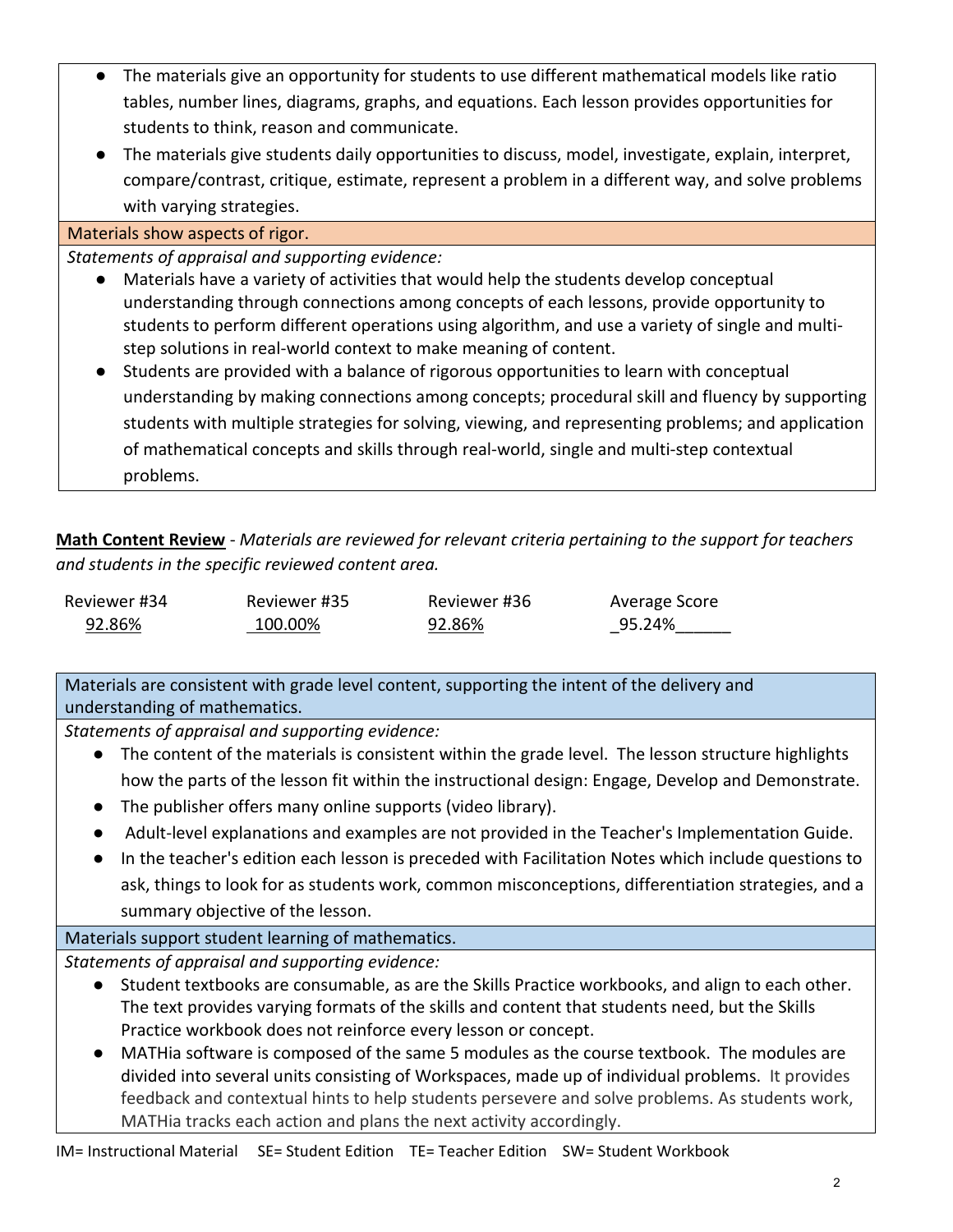- Each lesson in the materials provides an opportunity for students to work on a variety of activities from single to multi-step contextual problems.
- Each module provides a "Carnegie Learning Family Guide" consisting of a description of the topics to be covered, an explanation of "where have we been and where are we going", examples of the representations/models students will be using, a Math myth bust promoting math mindset, Talking points/questions to ask/things to look for in real-life, and key terms.

**All Content Review** - *Materials are reviewed for relevant criteria pertaining to the support for teachers and students in the material regarding the progression of the standards, lesson structure, pacing, assessment, individual learners and cultural relevance.*

| Reviewer #34 | Reviewer #35 | Reviewer #36 | Average Score |
|--------------|--------------|--------------|---------------|
| 85.37%       | 87.20%       | 93.29%       | 88.62%        |

### Materials are consistent with the progressions in the standards.

*Statements of appraisal and supporting evidence:*

- The warm-up at the beginning of each lesson shows how the new concept connects to the prior knowledge in the previous grade.
- Each module begins with a "Learning Together" chart with upcoming topics, standards addressed, number of days expected to teach the lessons, highlights of prior learning needed and new learning that will take place.
- Publisher provides teacher with a description of student entry point in the Topic Overview, relating prior knowledge and how these tie to the new concepts.

Materials foster coherence through connections at a single grade, where appropriate and required by the standards.

*Statements of appraisal and supporting evidence:*

- Learning Goals are listed for teachers and students in each module overview to reference prior to a new lesson.
- Learning Together chart highlights lesson progression, standards covered, and standards reviewed (including those from earlier grade levels)
- There were two or more standards/learning goals provided in each topic that are connected.

Materials are well designed and take into account effective lesson structure and pacing.

- The Teacher's Edition, Student Edition, and Skills Practice Workbook are well-designed. These materials show effective lesson structure and pacing. The Content at a Glance is provided in the Teacher's Instructional Guide and highlights the sequence of topics and the number of blended instructional days.
- Connections to prior learning and connections to future learning within each Module are provided, including an overview.
- Problems have adequate spacing between illustrations and questions, room for students to solve neatly in the book and not be distracted by too many problems.
- There is an index of math symbols and alphabetical listing and page numbers of concepts and terms.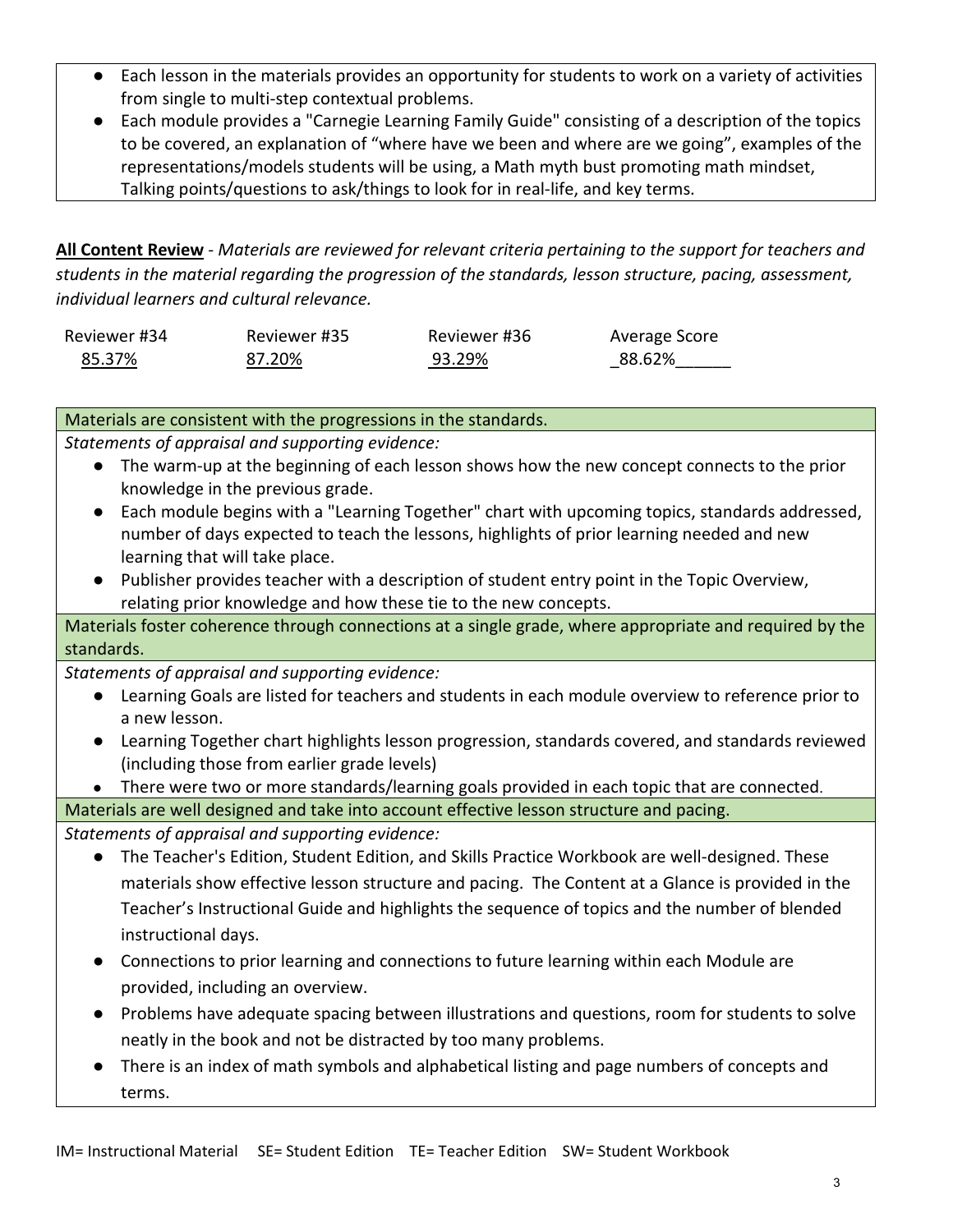- The assignment part in each lesson give students an opportunity to write their thinking, remember the concept, and practice the concept they have learned.
- Glossary provides examples of key concepts and shows visual representations. The online program, MATHia, also provides many graphics to help build student understanding.

Materials offer teachers resources and tools to collect ongoing data about student progress on the standards.

## *Statements of appraisal and supporting evidence:*

- The student detail report in MATHia provides detailed information about students' progress and performance at the module, unit, and workspace levels. This will help the teacher collect ongoing data about student progress. Also, the standard report in MATHia is designed to provide an easy view into how students are mastering or have mastered specific standards.
- Assessment overviews are available online for teachers. These include item standards analysis for the Pre-Test, Post-Test, End of Topic Test, Standardized Test, and Performance Task.
- Each performance task provides a scenario with minimal scaffolding, clear instructions to the student regarding criteria for acceptable work, and a detailed rubric. The teacher notes include an overview of the task, the standards alignment, and a sample answer.
- Daily activities provide multiple types of formative assessment in open-ended questions, creating tables, charts, graphs, and models; computation fluency, compare/contrast, re-state or show in another way, explain their process or reasoning, reflection, true/false to include correcting false statements, and critiquing others' work.
- Students can monitor their own progress on MATHia site; however there doesn't appear to be progress monitoring graphic organizers or such outside of that resource.

## Materials give all students extensive opportunities and support to explore key concepts.

*Statements of appraisal and supporting evidence:*

- The student edition has a variety of activities that give students extensive opportunities and support to explore key concepts. In every activity, students will build a deep understanding of mathematics through a variety of activities: real-world problems, sorting activities, work examples, or analyzing sample work.
- The teacher's edition provides facilitation notes for each activity, including lesson objective, procedural cues, questions to ask at each stage of the activity, "look-fors" while students work, group/partner pairing, and a summary statement.
- In most lessons, differentiation strategies are suggested for struggling learners and possible misconceptions. There are some lessons that suggest differentiation strategies to extend the learning for students working at a faster pace.
- Throughout instruction, ELL Tips are placed for teachers at point-of-use on the mini-lesson page in the Teacher's Instruction.
- The Teacher's Implementation Guide provides additional modifications to support ELL and struggling students. The student edition is noticeably wordy, and may be difficult for ELLs.

Materials support effective use of technology to enhance student learning. Digital materials are accessible and available in multiple platforms.

- MATHia provides various reports for teachers and students including APLSE (Adaptive Personalized Learning ScorE), Session Report of day-to-day work, Standards Report, and Student Detail Report.
- MATHia features multiple instructional strategies to engage students including the following: unit overview short video, step-by-step demonstrations that are optional to students, multi-level hints,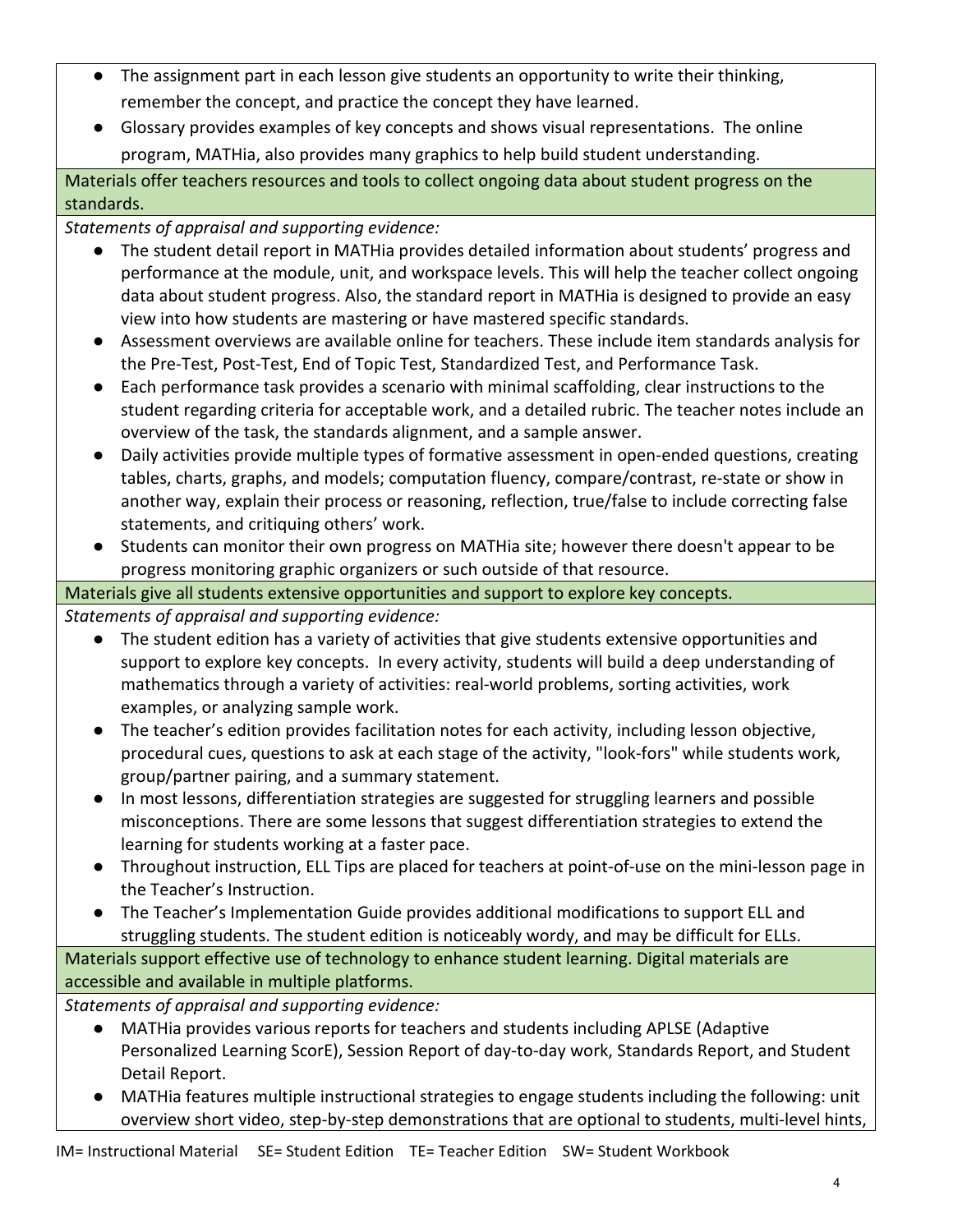glossary of mathematical terms, animations, explore tools, classification tools, problem-solving tools, and worked examples.

● This citation [\(https://www.carnegielearning.com/system-requirements\)](https://www.carnegielearning.com/system-requirements) lists all of the system requirements for the computer based part of the series. District technology departments will have to have access to this information to check compatibility within the district.

Materials can be easily customized for individual learners.

*Statements of appraisal and supporting evidence:*

- Through MATHia, students receive 1-to-1 adaptive math coaching, providing a personalized learning path and ongoing formative assessment.
- MyPL contains a video library. Long+Live+Math website gives math education members access to special content, events, meetups, book clubs, etc.
- The step by step part in the Student Edition demonstrates how to use the tools in lessons by guiding students step-by-step procedure to learn the concept.

## Materials take into account cultural perspectives.

*Statements of appraisal and supporting evidence:*

- Materials encourage critical pedagogy by reasoning about math, writing their solutions, justifying their strategies, and sharing their knowledge with their peers.
- Intentional mathematics designed to ensure students build understanding coherently within and across grades, learn through experimentation, creativity, and false starts to persevere in problem solving, are taught with multiple representations of math concepts, and the ability to transfer what they have learned with what they are learning.

**Reviewer Professional Summation** - *These materials are reviewed by Level II and Level III educators from across New Mexico. The reviewers have brought their knowledge, experience and expertise into the review of these materials. They offer here their individual summary of the material as a whole.* 

Reviewer #34 background and experience: Level III educator from Eastern NM, B.S. in Elementary Education and M.S. in Education with emphasis in Middle School Mathematics, 20 years teaching experience middle school math

*Professional summary of material:*

Carnegie Learning, Grade 6 is an extremely well thought out and organized blended learning resource. Students are provided with ample opportunity to engage with all mathematical standards and practices through both textbook activities and individual one to one math coaching through MATHia, the online component that works with the textbook. This teacher's implementation guide helps teachers to supports English Language Learners by providing tips for how to best help these students develop skills in both mathematics and language. In addition, it provides ideas on how to differentiate material to meet the need of all students. The assessments for the course can be accessed through Edulastic and provide pre- and post-tests, standardized test practice, and end of topic tests to provide you with timely feedback of student performance. I would love to use this learning series in my own classroom.

Reviewer #35 background and experience: Level II educator from Northern NM with B.S. in Secondary Education: Major in Mathematics., 10 years teaching experience middle school -Math

*Professional summary of material:*

Carnegie Learning Course 1 Resource is well-designed material that offers variety of opportunities for students to be engaged and to work on a variety of activities from single to multi-step contextual problems. It provides an opportunity for students to analyze the importance of connecting multiple representations of mathematical concepts into real-world context. It also provides opportunities to work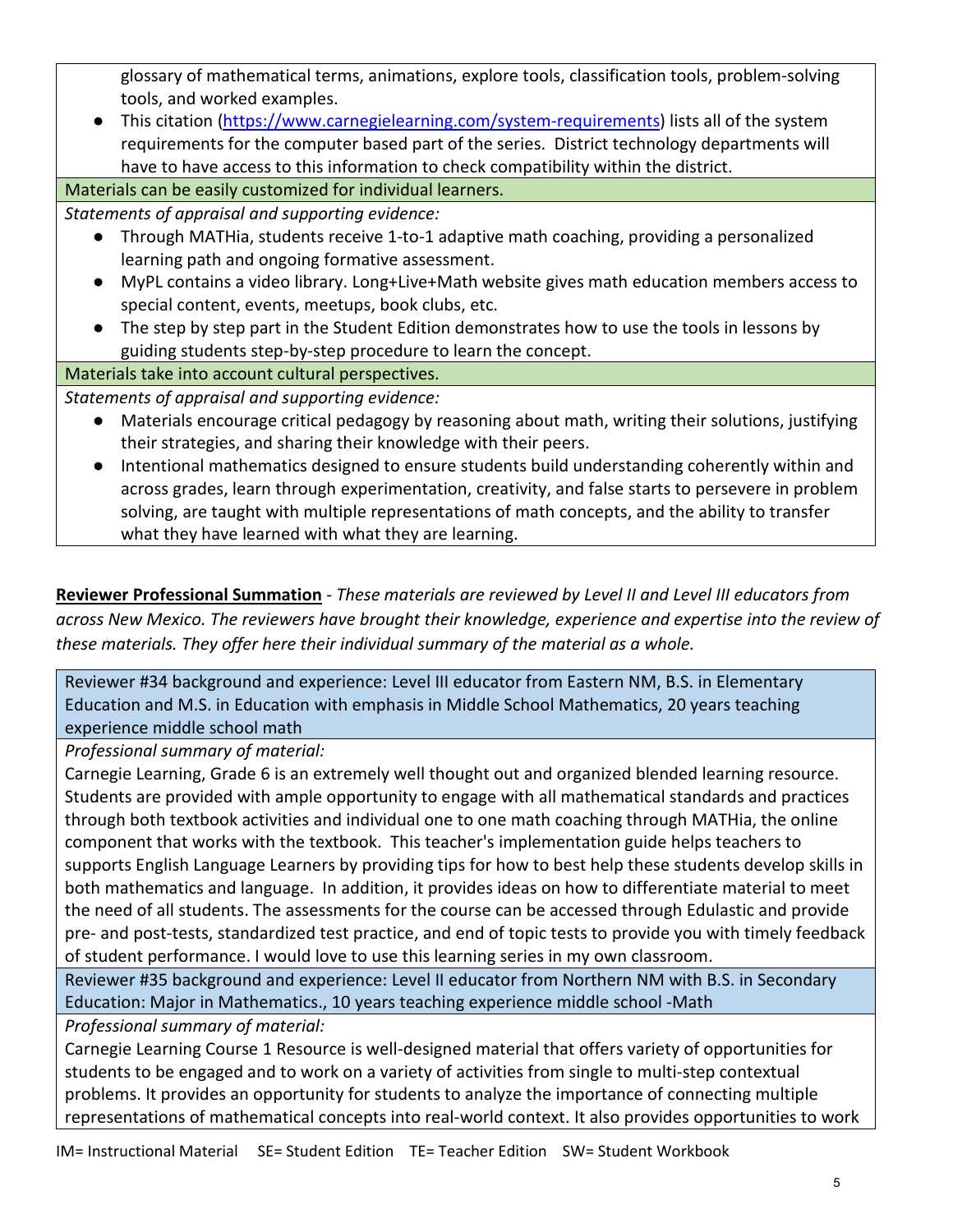in groups, not only to develop math skills, but to learn how to collaborate, communicate, and problem solve. Materials encourage critical pedagogy by reasoning about math, writing their solutions and justifying their strategies. Through the Mathia Platform, students receive 1-to-1 adaptive math coaching, providing a personalized learning path and ongoing formative assessment. It delivers the right content at the right time to each student, ensuring just the right amount of challenge to push them productively. The Teacher's Implementation Guides has effective lesson structure and pacing. The Content at Glance is provided, and it highlights the sequence of topics and the number of blended Instructional days. Facilitation notes are provided in each lesson to fully support educators in the planning process. Reviewer #36 background and experience: Level III educator from Southern NM with a B.S. in Elem. Educ. and a M.A. in Mathematics Educ., 18 years experience in middle school math education.

*Professional summary of material:*

Carnegie Learning Course 1 uses a different approach to the typical math book. You will not find example problems and pages filled with practice problems. The Carnegie Learning publishers, rather, went with a deeper, not wider approach, that fully aligns to Common Core Standards in a coherent progression. Student texts may be difficult for some ELL students as they are more text-driven than the standard math textbook. However, I did find the text to be written at an appropriate level, incorporating many diagrams, pictures, dialogue bubbles, and vocabulary reminders to assist students. The program consists of consumable textbooks and MATHia (1-on-1 math tutoring and data analysis software). The teacher's edition provides facilitation notes to support teacher lesson planning, including materials, lesson overview, standards addressed, essential ideas, lesson structure, and pacing. There is great detail in how to facilitate each daily activity, what questions to ask students throughout the learning stages, differentiation strategies, ELL tips, common misconceptions, and a summary statement. Carnegie encourages students to work and discuss in small groups or partners while working from the textbook on real-world problem solving, discovery, and rigorous conceptual understanding. Carnegie also realizes the importance of allowing time for independent learning, practice, and reflection with the use of the MATHia software and Talk-the-Talk reflections. Assessments for the text come in many formats, so as to provide the teacher flexibility in the data collected. I am personally intrigued to try this series in my own classroom.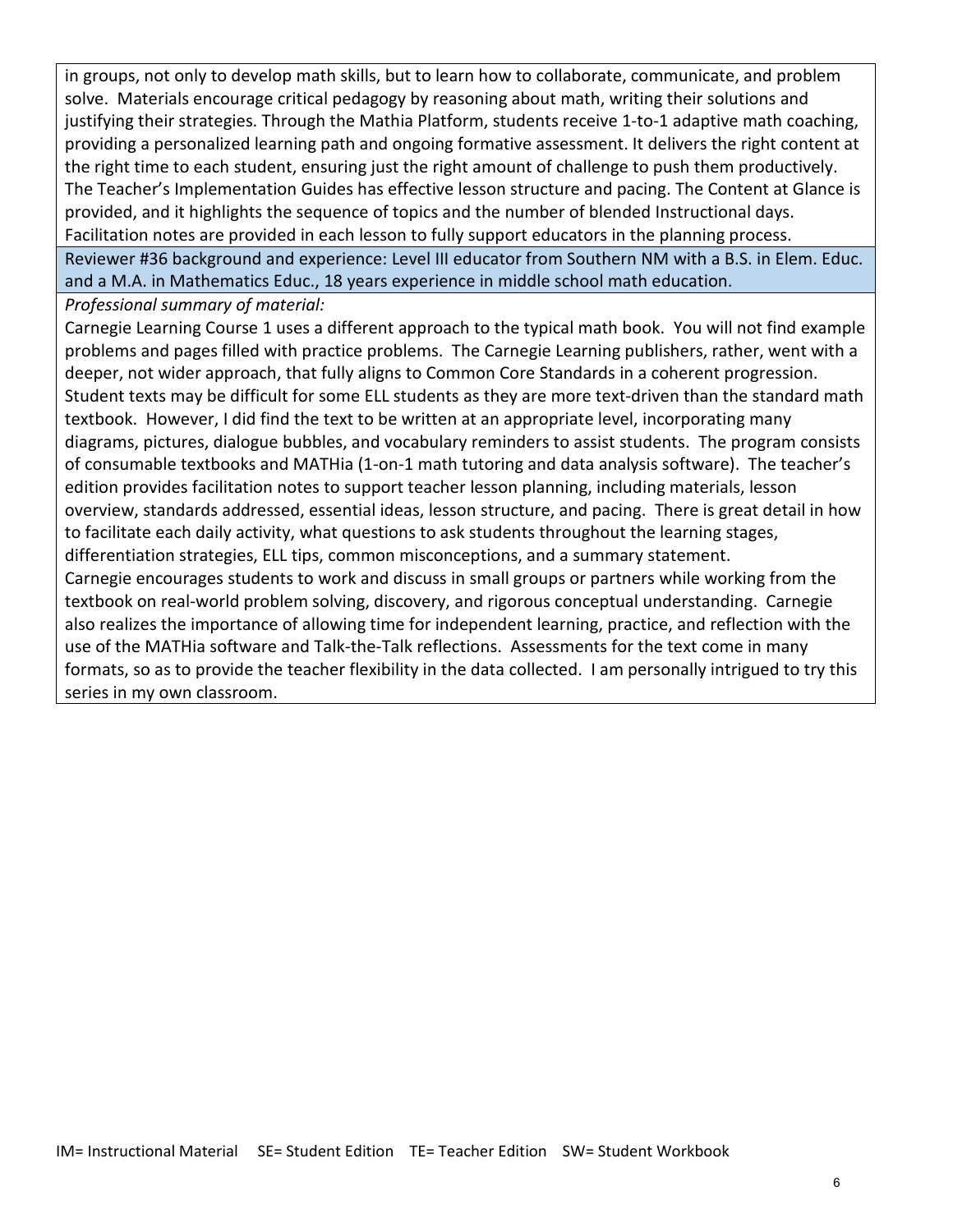#### **2019 Instructional Material Summer Review Institute**

# **Review Team Appraisal of Title**

#### **(K-8 Mathematics)**

This appraisal form is provided for use by educators responsible for the selection of instructional materials for implementation with districts and charter schools across New Mexico to meet the needs of their student populations.

This appraisal form should be used in conjunction with the publisher provided Form D: Research Based Effectiveness Determination that supports this reviewed material which can be found on the Instructional Material Bureau website.

<https://webnew.ped.state.nm.us/bureaus/instructional-materials/the-adoption-cycle/>

| IM Title       | <b>Middle School Math Solutions</b> | Publisher     | Carnegie Learning |
|----------------|-------------------------------------|---------------|-------------------|
|                | Course 2                            |               |                   |
| SE ISBN        | 9781609728908                       | TE ISBN       | 9781609728809     |
| <b>SW ISBN</b> | 9780000028588 (ISBN                 | Grade         | Grade 7           |
|                | 9781609728588)                      | Level/Content |                   |

**Core Material Designation** *(Core Material is - the comprehensive print or digital educational material, including basal material, which constitutes the necessary instructional components of a full academic course of study in those subjects for which the department has adopted content standards and benchmarks.*)

| Recommended with Reservations<br>Recommended |                        |                        | Not Recommended         |  |
|----------------------------------------------|------------------------|------------------------|-------------------------|--|
| <b>Total Score</b>                           |                        |                        |                         |  |
| Reviewer #34<br>95.17%                       | Reviewer #35<br>96.83% | Reviewer #36<br>98.33% | Average Score<br>96.78% |  |

**Standards Review** - *Materials are reviewed for alignment with the state adopted content standards, benchmarks and performance standards.*

| Reviewer #34 | Reviewer #35 | Reviewer #36 | Average Score |
|--------------|--------------|--------------|---------------|
| 99.30%       | 96.80%       | 99.76%       | 98.62%        |

#### Materials align with grade level standards.

*Statements of appraisal and supporting evidence:*

- Modules begin with a "Learning Together" chart that shows upcoming topics, standards addressed, number of days expected to teach the lessons, highlights of prior learning needed, and new learning that will take place.
- Materials are aligned with common core state standards within the grade level. The standards overview in the Teacher's Implementation Guide provides a mapping of the course content to the standards. A learning goal is provided in each lesson that represents the targeted standard.
- Students are given a connection to prior learning.

Materials align to standards for mathematical practice.

*Statements of appraisal and supporting evidence:*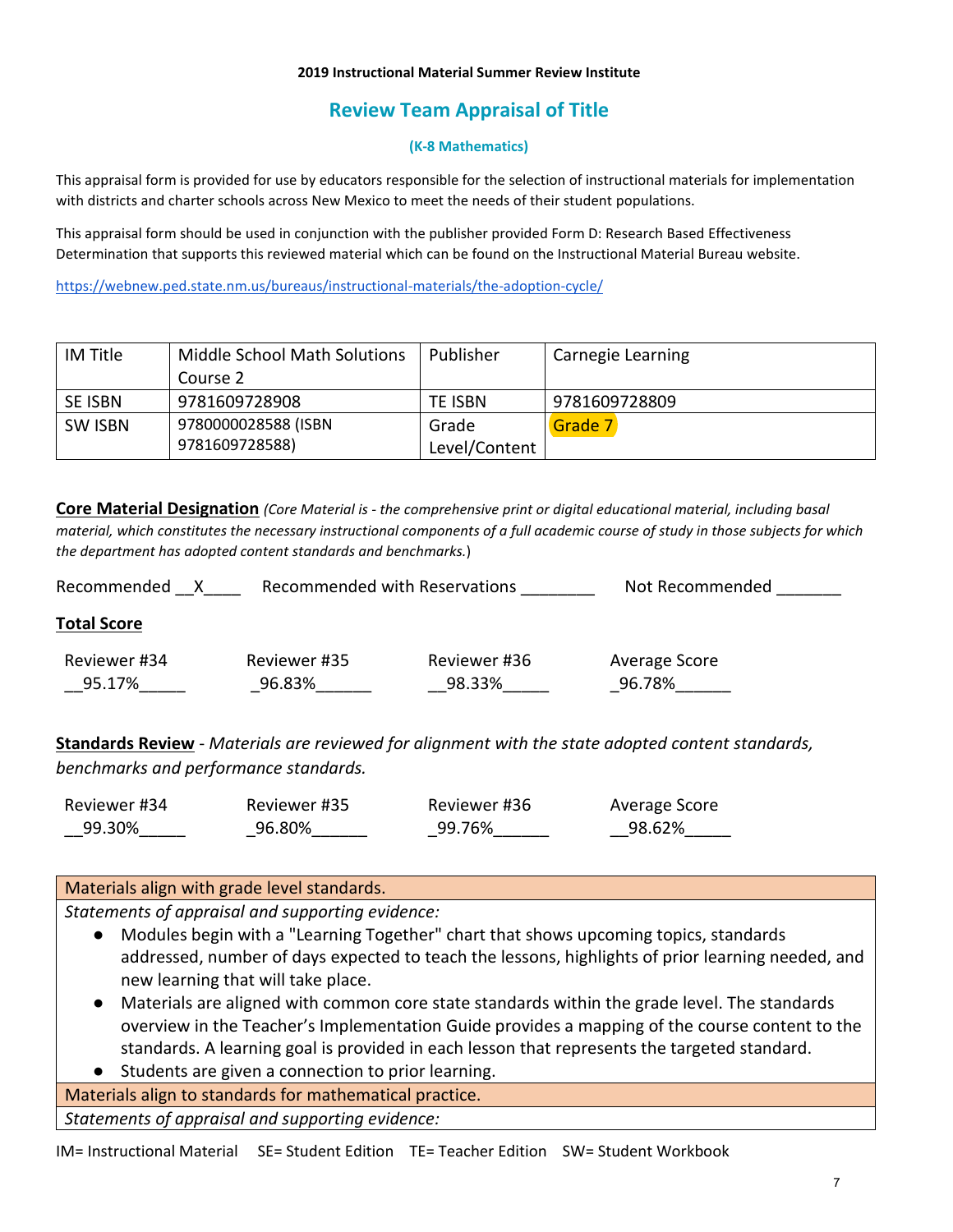- The materials give an opportunity for students to use different mathematical models like ratio tables, number lines, diagrams, graphs, and equations. Each lesson provides opportunities for students to think, reason and communicate.
- The materials give students daily opportunities to discuss, model, investigate, explain, interpret, compare/contrast, critique, estimate, represent a problem in a different way, and solve problems with varying strategies.
- The materials provide opportunities for students to make sense of mathematics by reasoning through problem solving, writing, discussing and by using concrete or visual representations like tables, diagrams, graphs, and equations. Each lesson provides opportunities for students to think, reason and communicate their understanding.

Materials show aspects of rigor.

*Statements of appraisal and supporting evidence:*

- Materials have a variety of activities that would help the students develop conceptual understanding through connections among concepts of each lesson, provide opportunity to students to perform different operations using algorithm, and use a variety of single and multistep solution in real-world context to make meaning of content.
- Students are provided with a balance of rigorous opportunities to learn with conceptual understanding by making connections among concepts; procedural skill and fluency by supporting students with multiple strategies for solving, viewing, and representing problems; and application of mathematical concepts and skills through real-world, single and multi-step contextual problems.
- Materials have a variety of activities that would help students develop understanding by using concrete or visual representations. It has a variety of routine and non-routine problems for practice to build fluency and to provide opportunities for students to make their own assumptions or simplification in order to apply the mathematics content in a real-world context.

**Math Content Review** - *Materials are reviewed for relevant criteria pertaining to the support for teachers and students in the specific reviewed content area.*

| Reviewer #34 | Reviewer #35 | Reviewer #36 | Average Score |
|--------------|--------------|--------------|---------------|
| 92.86%       | 100.00%      | 92.86%       | 95.24%        |

Materials are consistent with grade level content, supporting the intent of the delivery and understanding of mathematics.

*Statements of appraisal and supporting evidence:*

- The content of the materials is consistent within the grade level. The lesson structure highlights how the parts of the lesson fit within the instructional design: Engage, Develop and Demonstrate.
- The publisher offers many online supports (video library).
- Adult-level explanations and examples are not provided in the Teacher's Implementation Guide.
- In the teacher's edition each lesson is preceded with Facilitation Notes which include questions to ask, things to look for as students work, common misconceptions, differentiation strategies, and a summary objective of the lesson.

Materials support student learning of mathematics.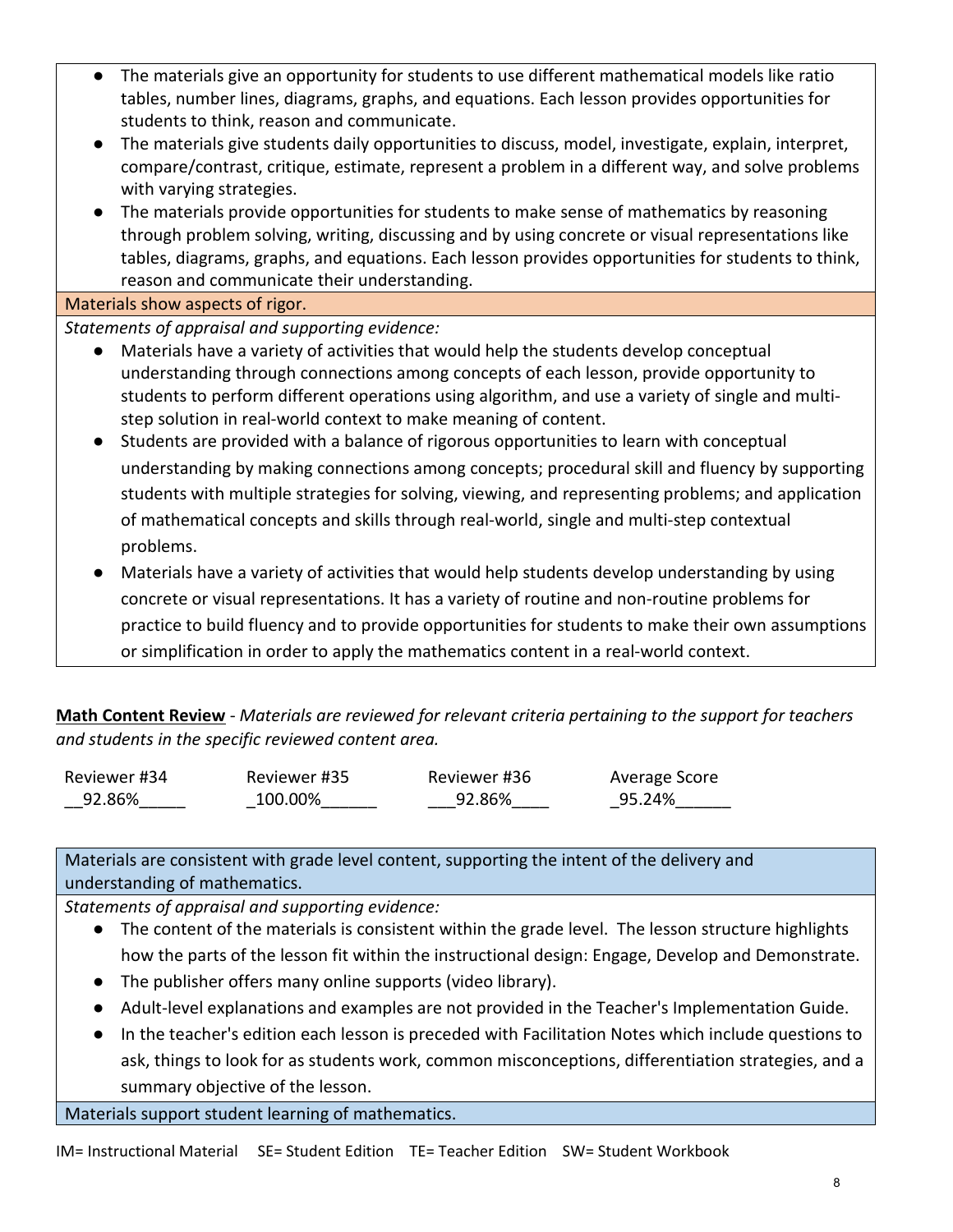*Statements of appraisal and supporting evidence:*

- In the teacher's edition, each lesson is preceded with Activity Facilitation Notes. Every activity recommends students work with a partner or small group to complete the questions in the activity, then share responses as a class.
- Student textbooks are consumable, as are the Skills Practice workbooks, and align to each other. The text provides varying formats of the skills and content that students need, but the Skills Practice workbook does not reinforce every lesson or concept.
- MATHia software is composed of the same 5 modules as the course textbook. The modules are divided into several units consisting of Workspaces, made up of individual problems. It provides feedback and contextual hints to help students persevere and solve problems. As students work, MATHia tracks each action and plans the next activity accordingly.
- Each lesson in the materials provides an opportunity for students to work on a variety of activities from single to multi-step contextual problems.
- Each module provides a "Carnegie Learning Family Guide" consisting of a description of the topics to be covered, an explanation of "where have we been and where are we going", examples of the representations/models students will be using, a Math myth bust promoting math mindset, talking points/questions to ask/things to look for in real-life, and key terms.

**All Content Review** - *Materials are reviewed for relevant criteria pertaining to the support for teachers and students in the material regarding the progression of the standards, lesson structure, pacing, assessment, individual learners and cultural relevance.*

| Reviewer #34 | Reviewer #35 | Reviewer #36 | Average Score |
|--------------|--------------|--------------|---------------|
| 85.37%       | 96.34%       | 95.73%       | 92.48%        |

## Materials are consistent with the progressions in the standards.

*Statements of appraisal and supporting evidence:*

- The warm-up at the beginning of each lesson shows how the new concept connects to the prior knowledge in the previous grade.
- Each module begins with a "Learning Together" chart with upcoming topics, standards addressed, number of days expected to teach the lessons, highlights of prior learning needed and new learning that will take place.
- Publisher provides teachers with a description of student entry point in the Topic Overview, relating prior knowledge and how these tie to the new concepts.

Materials foster coherence through connections at a single grade, where appropriate and required by the standards.

*Statements of appraisal and supporting evidence:*

- Learning goals are provided in every lesson. It communicates with students to encourage selfmonitoring of their learnings through targeted standards.
- Learning Goals are listed for teachers and students in each module overview to reference prior to a new lesson.
- Learning Together chart highlights lesson progression, standards covered, and standards reviewed (including those from earlier grade levels)

● There were two or more standards/learning goals provided in each topic that are connected. Materials are well designed and take into account effective lesson structure and pacing.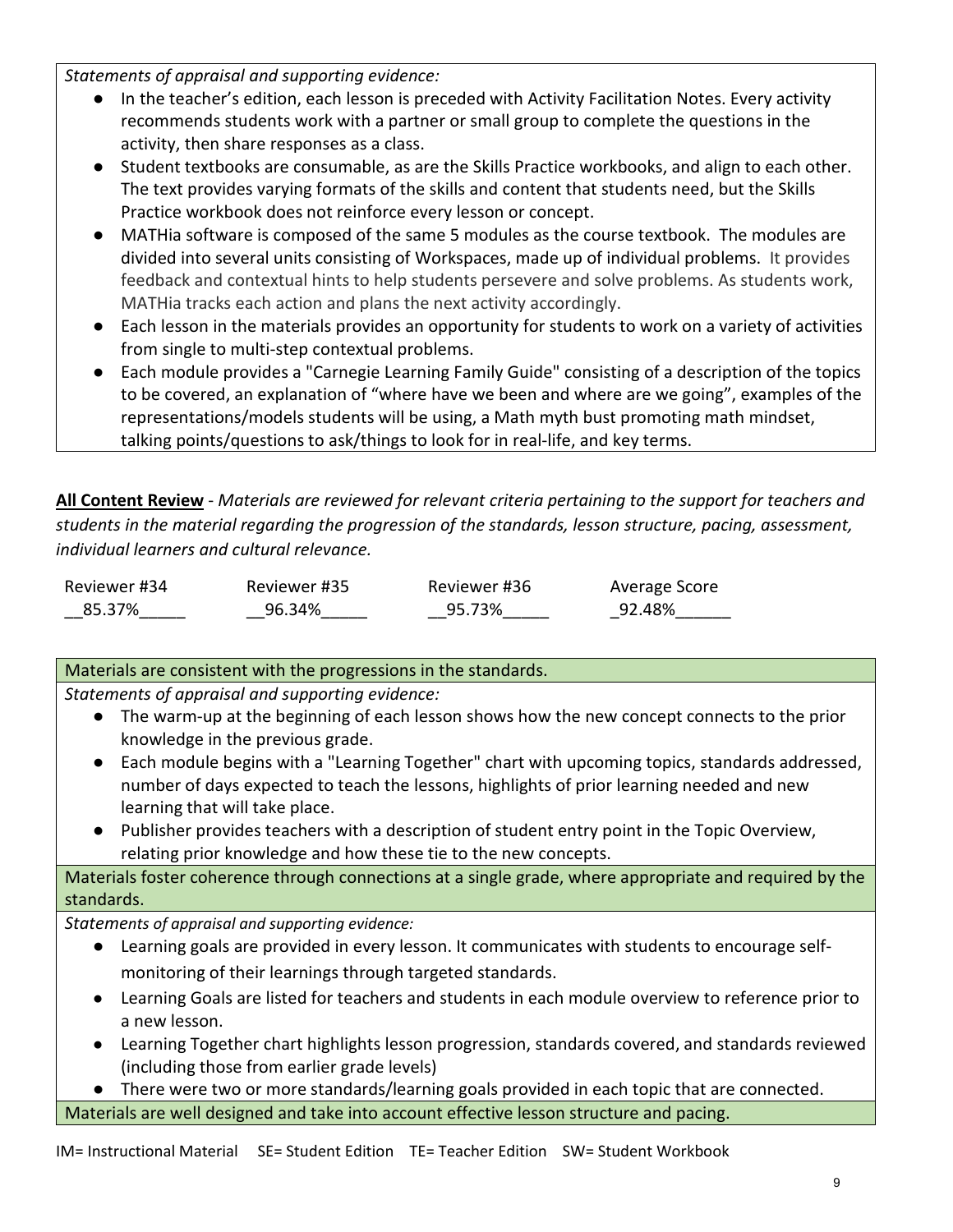*Statements of appraisal and supporting evidence:*

- Connections to prior learning and connections to future learning within each Module, including an overview. The standards of the supporting work were positioned to reinforce the major work of the grade.
- Students are assessed using the following: Warm-up problem to access needed prior knowledge, open-ended questions in the Getting Started section, construct a model, calculate, compare, predict, explain reasoning, record on a table, reflection, and correct work examples.
- Problems have adequate spacing between illustrations and questions, room for students to solve neatly in the book and not be distracted by too many problems.
- There are a glossary, footnotes, index of math symbols and alphabetical listing, and page numbers of concepts and terms.

Materials offer teachers resources and tools to collect ongoing data about student progress on the standards.

*Statements of appraisal and supporting evidence:*

- The student detail report in MATHia provides detailed information about students' progress and performance at the module, unit, and workspace levels. This will help the teacher collect ongoing data about student progress. Also, the standard report in MATHia is designed to provide an easy view into how students are mastering or have mastered specific standards.
- Assessment overviews are available online for teachers. These include item standards analysis for the Pre-Test, Post-Test, End of Topic Test, Standardized Test, and Performance Task.
- Each performance task provides a scenario with minimal scaffolding, clear instructions to the student regarding criteria for acceptable work, and a detailed rubric. The teacher notes include an overview of the task, the standards alignment, and a sample answer.
- Daily activities provide multiple types of formative assessment in open-ended questions, creating tables, charts, graphs, and models; computation fluency, compare/contrast, re-state or show in another way, explain their process or reasoning, reflection, true/false to include correcting false statements, and critiquing others work.
- Students can monitor their own progress on MATHia site; however, there doesn't appear to be progress monitoring graphic organizers or such outside of that resource.

## Materials give all students extensive opportunities and support to explore key concepts.

*Statements of appraisal and supporting evidence:*

- The student edition has a variety of activities that give students extensive opportunities and support to explore key concepts. In every activity, students will build a deep understanding of mathematics through a variety of activities: real-world problems, sorting activities, work examples or analyzing sample work.
- The teacher's edition provides facilitation notes for each activity, including lesson objective, procedural cues, questions to ask at each stage of the activity, "look-fors" while students work, group/partner pairing, and a summary statement.
- In most lessons, differentiation strategies are suggested for struggling learners and possible misconceptions. There are some lessons that suggest differentiation strategies to extend the learning for students working at a faster pace.
- Throughout instruction, ELL Tips are placed for teachers at point-of-use on the mini-lesson page in the Teacher's Instruction.
- The Teacher's Implementation Guide provides additional modifications to support ELL and struggling students. Student edition is noticeably wordy and may be difficult for ELL's.

Materials support effective use of technology to enhance student learning. Digital materials are accessible and available in multiple platforms.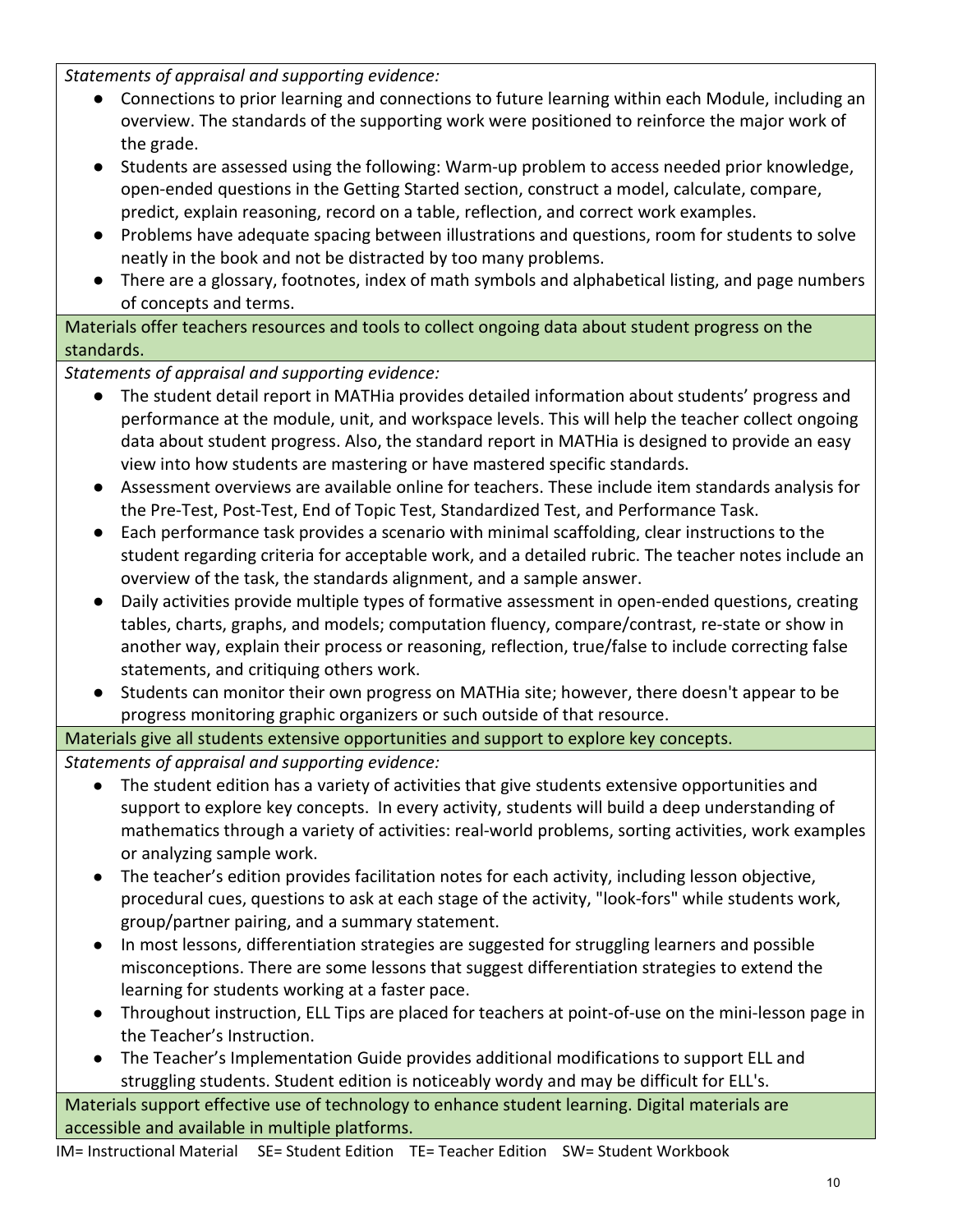*Statements of appraisal and supporting evidence:*

- The citation [\(https://www.carnegielearning.com/system-requirements\)](https://www.carnegielearning.com/system-requirements) lists all of the system requirements for the computer based part of the series. District technology departments will have to have access to this to check compatibility in the district.
- MATHia provides various reports for teachers and students including APLSE (Adaptive Personalized Learning Score), Session Report of day-to-day work, Standards Report, and Student Detail Report.
- MATHia features multiple instructional strategies to engage students, including the following: unit overview short video, step-by-step demonstrations that are optional to students, multi-level hints, glossary of mathematical terms, animations, explore tools, classification tools, problemsolving tools, and worked examples.

Materials can be easily customized for individual learners.

*Statements of appraisal and supporting evidence:*

- Through MATHia, students receive 1-to-1 adaptive math coaching, providing a personalized learning path and ongoing formative assessment.
- Students compare two different advertising strategies: percent off the regular price and percent of regular price.
- MyPL contains a video library. Long+Live+Math website gives math education members access to special content, events, meetups, book clubs, etc.

## Materials take into account cultural perspectives.

*Statements of appraisal and supporting evidence:*

- Through MATHia, students receive 1-to-1 adaptive math coaching, providing a personalized learning path and ongoing formative assessment.
- MyPL contains a video library. Long+Live+Math website gives math education members access to special content, events, meetups, book clubs, etc.
- The step by step part in Student Edition demonstrate how to use the tools in lessons by guiding students step-by-step procedure to learn the concept.
- Animation in Mathia Platform provide students an opportunity to watch, pause, and re-watch demonstrations of various mathematical concepts.

**Reviewer Professional Summation** - *These materials are reviewed by Level II and Level III educators from across New Mexico. The reviewers have brought their knowledge, experience and expertise into the review of these materials. They offer here their individual summary of the material as a whole.* 

Reviewer #34 background and experience: Level III educator from Eastern, NM with a BS in Elementary Education and a MS in Education with an emphasis in Middle School Math; 20 years' experience teaching middle school math

*Professional summary of material:*

Carnegie Learning, Grade 7 is another extremely well thought out and organized blended learning program from the Middle School Math Solutions series. Students are provided with ample opportunity to engage with all mathematical standards and practices through both textbook activities and individual one to one math coaching through MATHia, the online component that works with the textbook. This teacher's implementation guide helps teachers to support English Language Learners by providing tips for how to best help these students develop skills in both mathematics and language. In addition, it provides ideas on how to differentiate material to meet the needs of all seventh-grade students. The assessments for the course can be accessed through Edulastic and provide pre and post-tests, standardized test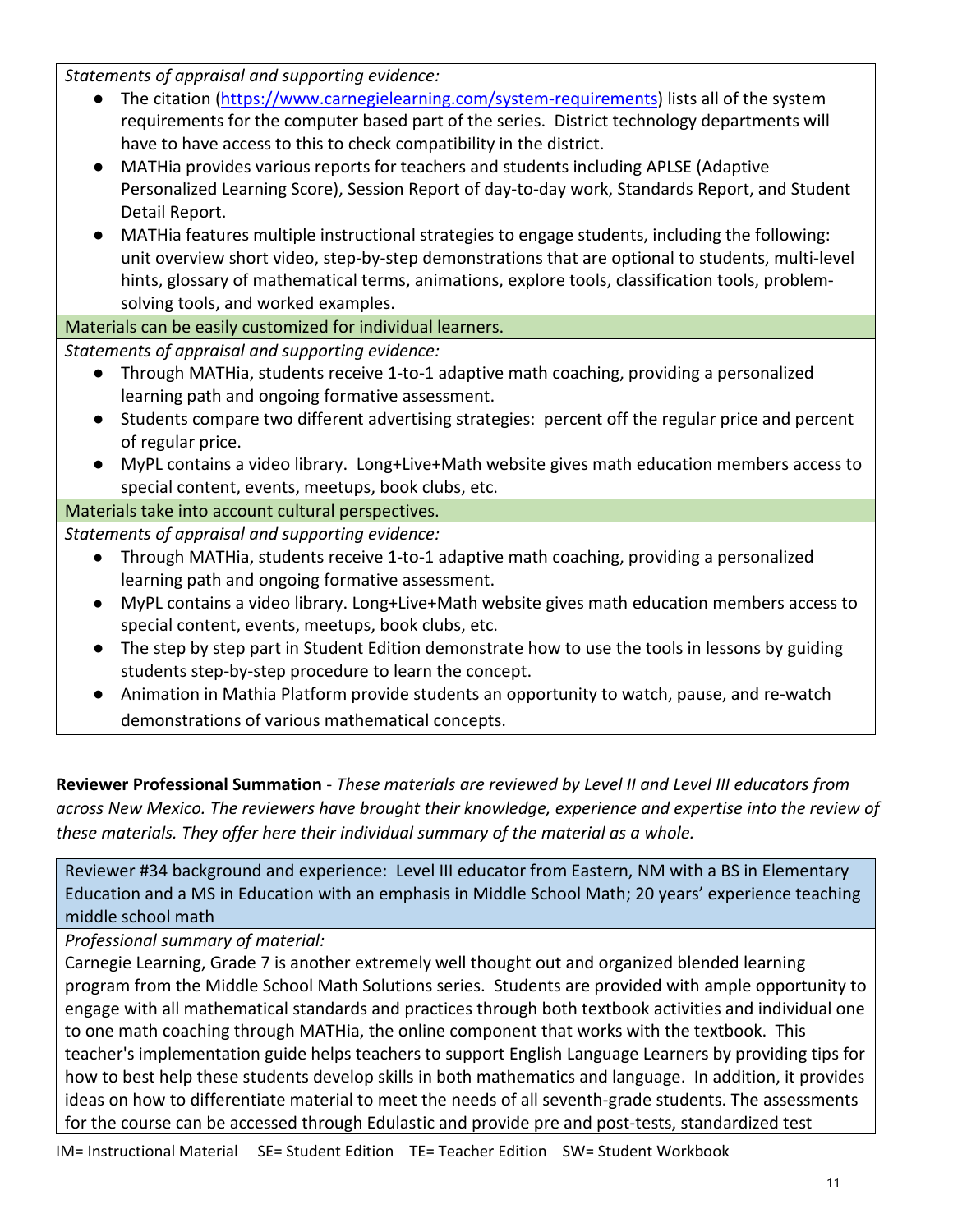practice, and end of topic tests to provide you with timely feedback of the students' performance. Carnegie has hit another home run with their Course 2 material for seventh grade.

Reviewer #35 background and experience: Level II educator from Northern, NM with a B.S in Secondary Education major in Mathematics., 10 years' experience of teaching middle school -Math

*Professional summary of material:*

Carnegie Learning Course 2 Resource has well-designed materials that offers a variety of opportunities for students to be engaged and to work on a variety of activities from single to multi-step contextual problems. Materials provide supports to create structures for grade appropriate arguments and explanations, diagrams, mathematical models, etc. to strengthen student learning. It provides opportunities for students to analyze the importance of connecting multiple representations of mathematical concepts into real-world context. It also provides opportunities to work in groups, not only to develop math skills, but to learn how to collaborate, communicate and problem solve. Through the Mathia Platform, students receive 1-to-1 adaptive math coaching, providing a personalized learning path and ongoing formative assessment. It delivers the right content at the right time to each student, ensuring just the right amount of challenge to push them productively. The Teacher's Implementation Guides has effective lesson structure and pacing. Also, it provides educators different differentiation strategies to support students who struggle, to extend certain activities for students who are advanced in their understanding of content, and to support English Language Learners. The Content at a Glance is provided, and it highlights the sequence of topics and the number of blended Instructional days. Facilitation notes are provided in each lesson to fully support educators in the planning, guiding, and facilitating student learning.

Reviewer #36 background and experience: Level III educator from Southern NM with a B.S. in Elementary Education, M.A. in Math Education and 18 years' experience in middle school math

*Professional summary of material:*

Carnegie Learning, Course 2 delivers a curriculum aligned to Common Core Standards, with an emphasis on deep, contextual learning through discovery, collaboration, discussions, engaging activities, and reflection that our students need to learn and grow mathematically. This is not the traditional textbook with a handful of example problems, followed by 20-30 problems. Instead, Carnegie uses lessons made up of 3-5 related activities, in which students work in partners or small groups, each taking a 50-minute class period. Students are provided independent practice and reflection time through MATHia, the online component, a Talk the Talk formative assessment, a Practice page within the text, and a Skills Practice workbook. Also, different from other books, the student textbook is consumable. Students are given adequate space to make notes, answer, explain, model, and compute right in their book. The publisher provides multiple formats of assessments available online and progress monitoring reports through MATHia. After sampling several lessons of the MATHia platform, I was pleased with its design, varying levels of rigor, opportunities for different entry levels with optional step-by-step directions, video examples, hints, glossary, and the diverse types of problems. All-in-all, the book and its supplemental material are well-designed, research-based, and make the connection between content and practice easier to implement in today's classrooms. The only concern I have with implementing this series is the accessibility of technology in some schools is limited and the size and weight of the text may be difficult for transporting daily in backpacks or storing in the classroom.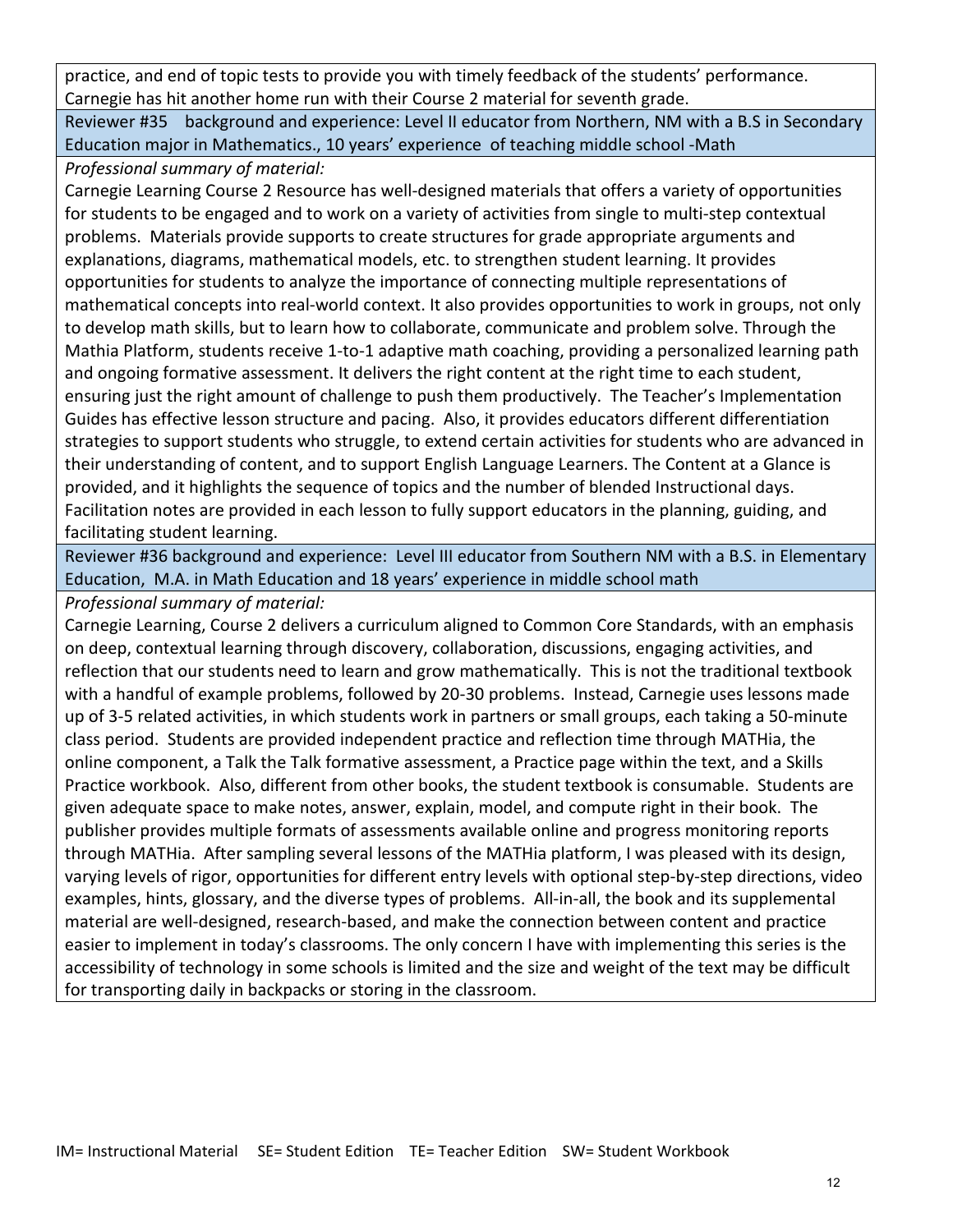#### **mn 43212019 Instructional Material Summer Review Institute**

# **Review Team Appraisal of Title**

#### **(K-8 Mathematics)**

This appraisal form is provided for use by educators responsible for the selection of instructional materials for implementation with districts and charter schools across New Mexico to meet the needs of their student populations.

This appraisal form should be used in conjunction with the publisher provided Form D: Research Based Effectiveness Determination that supports this reviewed material which can be found on the Instructional Material Bureau website.

<https://webnew.ped.state.nm.us/bureaus/instructional-materials/the-adoption-cycle/>

| IM Title       | <b>Middle School Math Solutions</b> | Publisher     | Carnegie Learning |
|----------------|-------------------------------------|---------------|-------------------|
|                | Course 3                            |               |                   |
| SE ISBN        | 9781609728915                       | TE ISBN       | 9781609728830     |
| <b>SW ISBN</b> | 9780000028588 (ISBN                 | Grade         | Grade 8           |
|                | 9781609728588)                      | Level/Content |                   |

**Core Material Designation** *(Core Material is - the comprehensive print or digital educational material, including basal material, which constitutes the necessary instructional components of a full academic course of study in those subjects for which the department has adopted content standards and benchmarks.*)

| Recommended with Reservations<br>Recommended |              |              | Not Recommended |
|----------------------------------------------|--------------|--------------|-----------------|
| <b>Total Score</b>                           |              |              |                 |
| Reviewer #34                                 | Reviewer #35 | Reviewer #36 | Average Score   |
| 96.33%                                       | 95.67%       | 96.83%       | 96.28%          |
|                                              |              |              |                 |

**Standards Review** - *Materials are reviewed for alignment with the state adopted content standards, benchmarks and performance standards.*

| Reviewer #34 | Reviewer #35 | Reviewer #36 | Average Score |
|--------------|--------------|--------------|---------------|
| 99.99%       | 96.94%       | 97.50%       | 98.14%        |

#### Materials align with grade level standards.

*Statements of appraisal and supporting evidence:*

- Materials are aligned with common core state standards within the grade level. The standards overview in the Teacher's Implementation Guide provides a mapping of the course content to the standards. The earning goal provided in each lesson represents the targeted standard.
- Modules begin with a "Learning Together" chart that shows upcoming topics, standards addressed, number of days expected to teach the lessons, highlights of prior learning needed and new learning that will take place.
- Students are given a connection to prior learning.

Materials align to standards for mathematical practice.

*Statements of appraisal and supporting evidence:*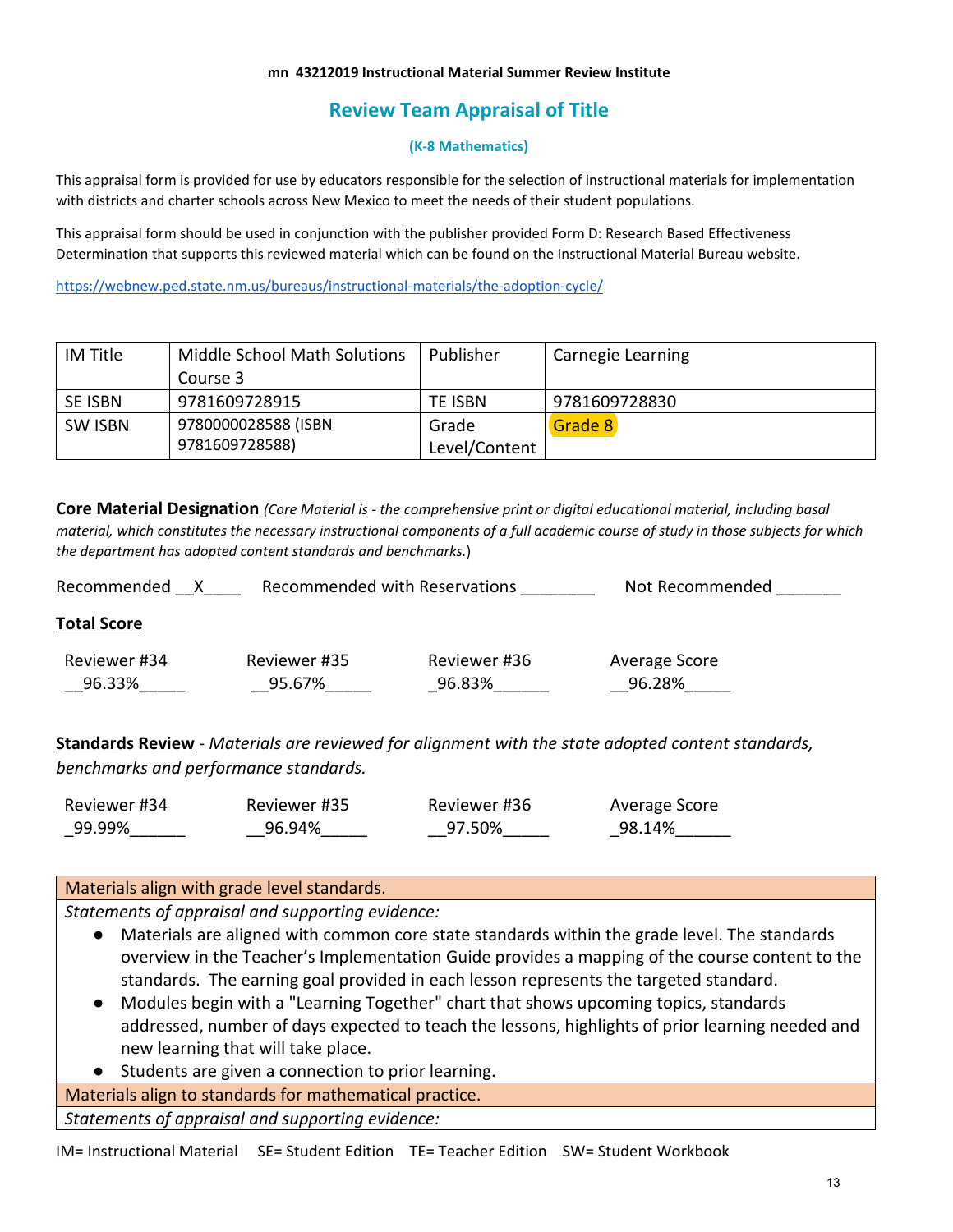- The materials give students daily opportunities to discuss, model, investigate, explain, interpret, compare/contrast, critique, estimate, represent a problem in a different way, and solve problems with varying strategies.
- The materials provide opportunities for students to make sense of mathematics by reasoning through problem solving, writing, discussing and by using concrete or visual representations like tables, diagrams, graphs, number lines and equations. Each lesson provides opportunities for students to think, reason and communicate their understanding.

#### Materials show aspects of rigor.

*Statements of appraisal and supporting evidence:*

- Materials have a variety of activities that would help the students develop conceptual understanding through connections among concepts of each lesson; provide opportunity to students to perform different operations using algorithm; and use a variety of single and multistep solution in real-world context to make meaning of content.
- Students are provided with a balance of rigorous opportunities to learn with conceptual understanding by making connections among concepts; procedural skill and fluency by supporting students with multiple strategies for solving, viewing, and representing problems; and application of mathematical concepts and skills through real-world, single and multi-step contextual problems.

**Math Content Review** - *Materials are reviewed for relevant criteria pertaining to the support for teachers and students in the specific reviewed content area.*

| Reviewer #34 | Reviewer #35 | Reviewer #36 | Average Score |
|--------------|--------------|--------------|---------------|
| 92.86%       | 96.43%       | 89.29%       | 92.86%        |

Materials are consistent with grade level content, supporting the intent of the delivery and understanding of mathematics.

*Statements of appraisal and supporting evidence:*

- The content of the materials is consistent within the grade level. The lesson structure highlights how the parts of the lesson fit within the instructional design: Engage, Develop and Demonstrate.
- The publisher offers many online supports (video library).
- Adult-level explanations and examples are not provided in the Teacher's Implementation Guide.
- In the teacher's edition each lesson is preceded with Facilitation Notes which include questions to ask, things to look for as students work, common misconceptions, differentiation strategies, and a summary objective of the lesson.

## Materials support student learning of mathematics.

*Statements of appraisal and supporting evidence:*

- Student textbooks are consumable, as are the Skills Practice workbooks, and align to each other. The text provides varying formats of the skills and content that students need, but the Skills Practice workbook does not reinforce every lesson or concept.
- MATHia software is composed of the same 5 modules as the course textbook. The modules are divided into several units consisting of Workspaces, made up of individual problems. It provides feedback and contextual hints to help students persevere and solve problems. As students work, MATHia tracks each action and plans the next activity accordingly.
- Each lesson in the materials provides an opportunity for students to work on a variety of activities from single to multi-step contextual problems.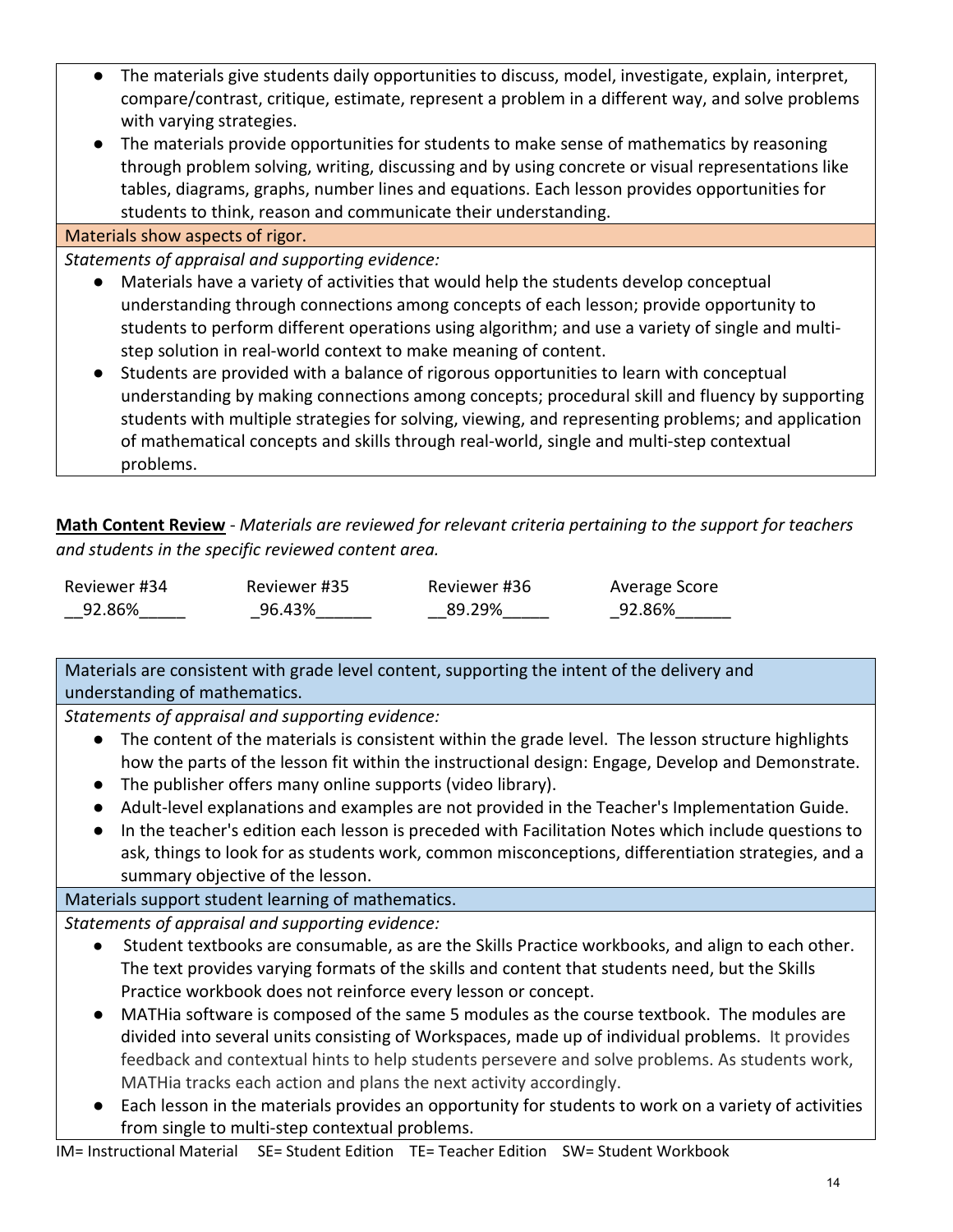Each module provides a "Carnegie Learning Family Guide" consisting of a description of the topics to be covered, an explanation of where have we been and where are we going, examples of the representations/models students will be using, a Math myth bust promoting math mindset, Talking points/questions to ask/things to look for in real-life, and key terms.

**All Content Review** - *Materials are reviewed for relevant criteria pertaining to the support for teachers and students in the material regarding the progression of the standards, lesson structure, pacing, assessment, individual learners and cultural relevance.*

| Reviewer #34 | Reviewer #35 | Reviewer #36 | Average Score |
|--------------|--------------|--------------|---------------|
| 87.80%       | 92.07%       | 96.34%       | 92.07%        |

## Materials are consistent with the progressions in the standards.

*Statements of appraisal and supporting evidence:*

- The warm-up at the beginning of each lesson shows how the new concept connects to the prior knowledge in the previous grade.
- Each module begins with a "Learning Together" chart with upcoming topics, standards addressed, number of days expected to teach the lessons, highlights of prior learning needed, and new learning that will take place.
- Publisher provides teachers with a description of student entry point in the Topic Overview, relating prior knowledge and how these tie to the new concepts.

Materials foster coherence through connections at a single grade, where appropriate and required by the standards.

*Statements of appraisal and supporting evidence:*

- Learning Goals are listed for teachers and students in each module overview to reference prior to a new lesson.
- Learning Together chart highlights lesson progression, standards covered, and standards reviewed (including those from earlier grade levels)
- There were two or more standards/learning goals provided in each topic that are connected.

Materials are well designed and take into account effective lesson structure and pacing.

- The Teacher's Edition, Student Edition, and Skills Practice Workbook are well-designed. These materials show effective lesson structure and pacing. The Content at a Glance is provided in the Teacher's Instructional Guide and highlights the sequence of topics and the number of blended instructional days.
- Connections to prior learning and connections to future learning within each Module, including an overview.
- Problems have adequate spacing between illustrations and questions, room for students to solve neatly in the book, and not be distracted by too many problems.
- Index of math symbols and alphabetical listing and page numbers of concepts and terms.
- The assignment part in each lesson gives students an opportunity to write their thinking, remember the concept, and practice the skills they have learned.
- Glossary provides examples of key concepts and shows visual representations. The online program, MATHia, also provides many graphics to help build student understanding.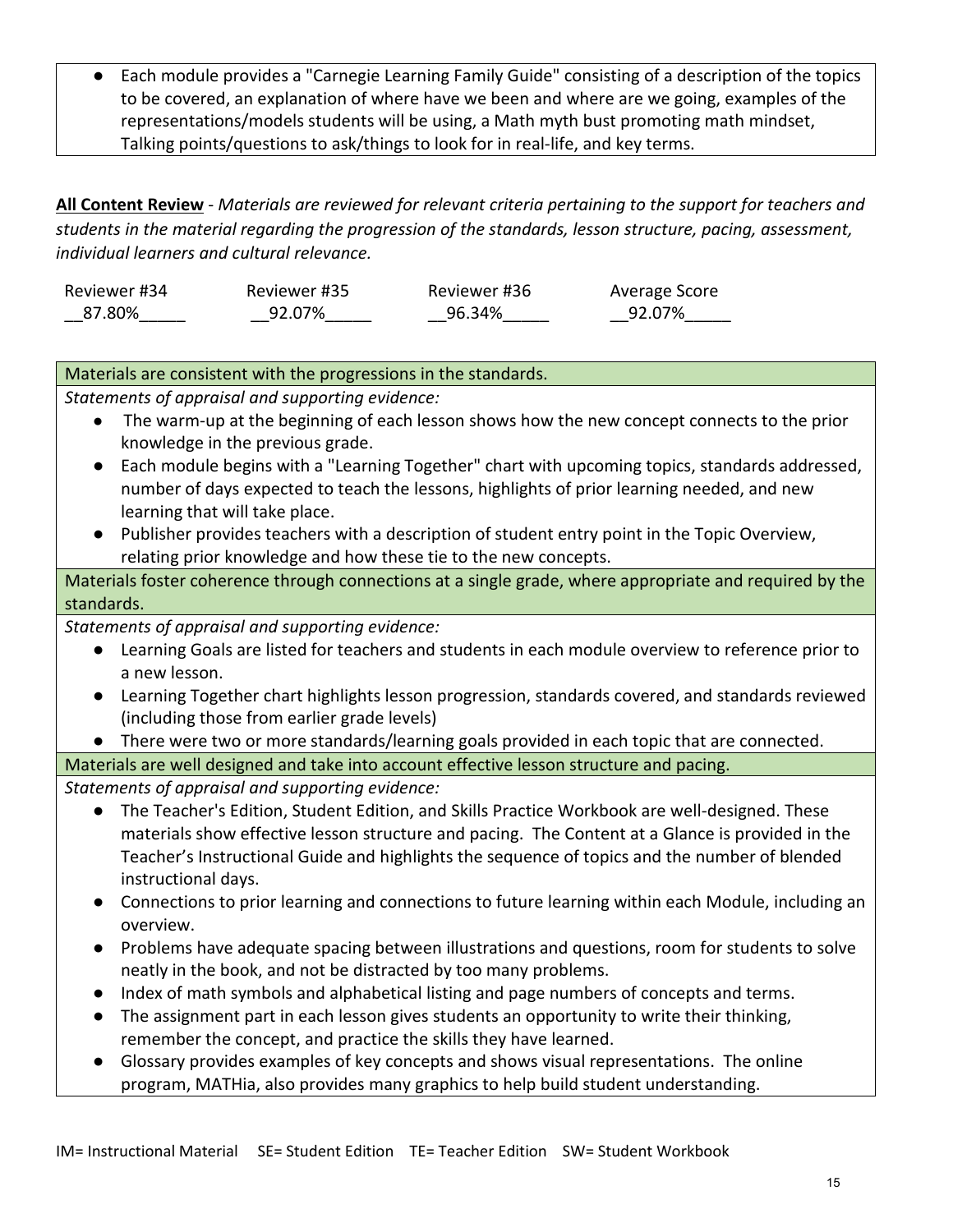Materials offer teachers resources and tools to collect ongoing data about student progress on the standards.

*Statements of appraisal and supporting evidence:*

- The student detail report in MATHia provides detailed information about students' progress and performance at the module, unit, and workspace levels. This will help the teacher collect ongoing data about student progress. Also, the standard report in MATHia is designed to provide an easy view into how students are mastering or have mastered specific standards.
- Assessment overviews are available online for teachers. These include item standards analysis for the Pre-Test, Post-Test, End of Topic Test, Standardized Test, and Performance Task.
- Each performance task provides a scenario with minimal scaffolding, clear instructions to the student regarding criteria for acceptable work, and a detailed rubric. The teacher notes include an overview of the task, the standards alignment, and a sample answer.
- Daily activities provide multiple types of formative assessment in open-ended questions, creating tables, charts, graphs, and models; computation fluency, compare/contrast, re-state or show in another way, explain their process or reasoning, reflection, true/false to include correcting false statements, and critiquing others work.
- Students can monitor their own progress on MATHia site; however, there doesn't appear to be progress monitoring graphic organizers or such outside of that resource.

## Materials give all students extensive opportunities and support to explore key concepts. *Statements of appraisal and supporting evidence:*

- The student edition has a variety of activities that give students extensive opportunities and support to explore key concepts. In every activity, students will build a deep understanding of mathematics through a variety of activities: real-world problems, sorting activities, work examples or analyzing sample work.
- The teacher's edition provides facilitation notes for each activity, including lesson objective, procedural cues, questions to ask at each stage of the activity, "look-fors" while students work, group/partner pairing, and a summary statement.
- In most lessons, differentiation strategies are suggested for struggling learners and possible misconceptions. There are some lessons that suggest differentiation strategies to extend the learning for students working at a faster pace.
- Throughout instruction ELL Tips are placed for teachers at point-of-use on the mini-lesson page in the Teacher's Instruction.
- Teacher's Implementation Guide, providing additional modifications to support ELL and struggling students. Student edition is noticeably wordy, and may be difficult for ELLs.

# Materials support effective use of technology to enhance student learning. Digital materials are accessible and available in multiple platforms.

*Statements of appraisal and supporting evidence:*

- MATHia provides various reports for teachers and students including APLSE (Adaptive Personalized Learning ScorE), Session Report of day-to-day work, Standards Report, and Student Detail Report.
- MATHia features multiple instructional strategies to engage students, including the following: unit overview short video, step-by-step demonstrations that are optional to students, multi-level hints, glossary of mathematical terms, animations, explore tools, classification tools, problem-solving tools, and worked examples.
- This citation [\(https://www.carnegielearning.com/system-requirements\)](https://www.carnegielearning.com/system-requirements) lists all of the system requirements for the computer based part of the series. District technology departments will have to have access to this information to check compatibility within the district.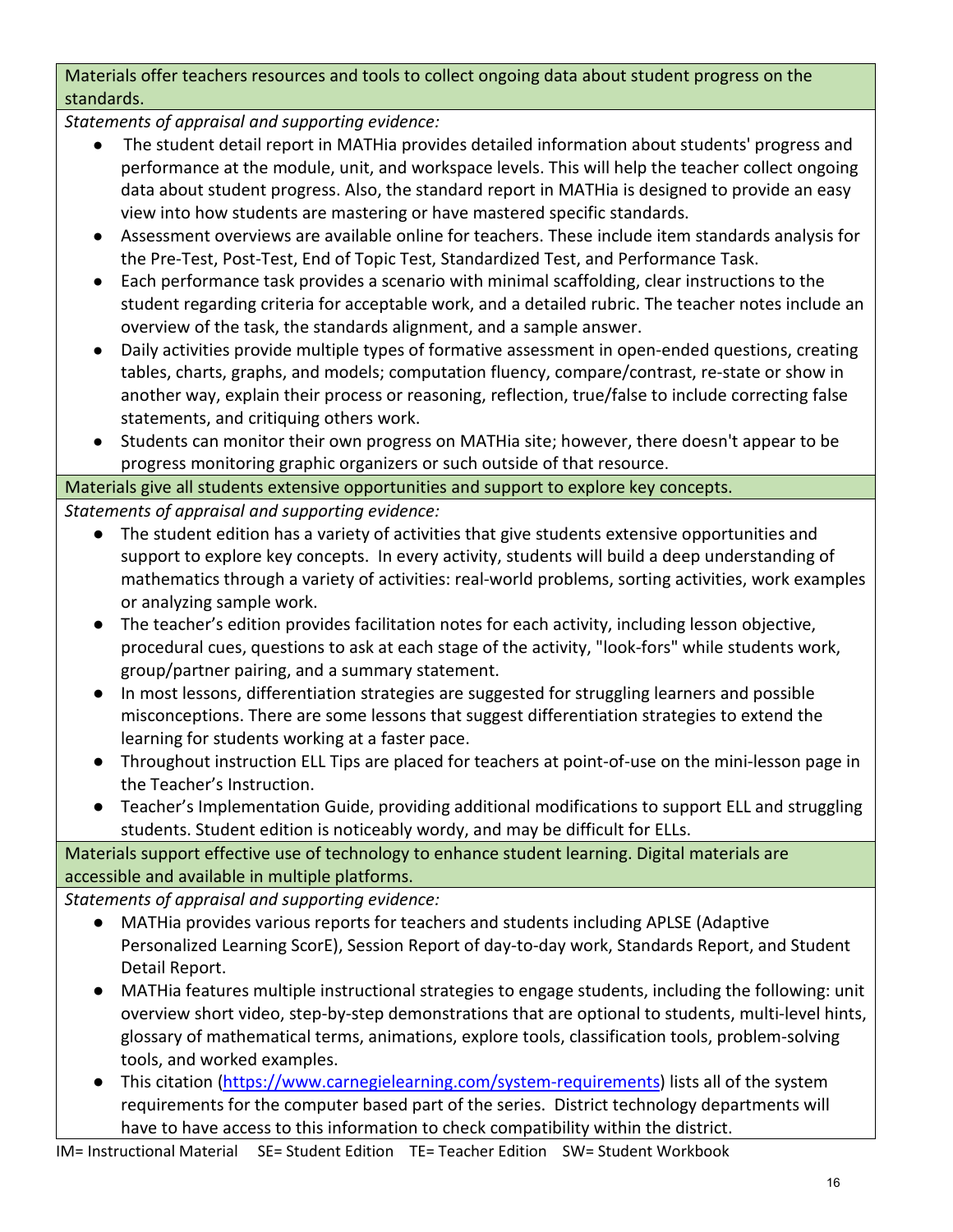Materials can be easily customized for individual learners.

*Statements of appraisal and supporting evidence:*

- Through MATHia, students receive 1-to-1 adaptive math coaching, providing a personalized learning path and ongoing formative assessment.
- MyPL contains a video library. Long+Live+Math website gives math education members access to special content, events, meetups, book clubs, etc.
- The step by step part in the Student Edition demonstrates how to use the tools in lessons by guiding students step-by-step procedure to learn the concept.
- Animation in Mathia Platform provide students an opportunity to watch, pause, and re-watch demonstrations of various mathematical concepts.

## Materials take into account cultural perspectives.

*Statements of appraisal and supporting evidence:*

- Materials encourage critical pedagogy by reasoning about math, writing their solutions, justifying their strategies, and sharing their knowledge with their peers.
- Intentional mathematics designed to ensure students build understanding coherently within and across grades, learn through experimentation, creativity, and false starts to persevere in problem solving, are taught with multiple representations of math concepts, and the ability to transfer what they have learned with what they are learning.

**Reviewer Professional Summation** - *These materials are reviewed by Level II and Level III educators from across New Mexico. The reviewers have brought their knowledge, experience and expertise into the review of these materials. They offer here their individual summary of the material as a whole.* 

Reviewer #34 background and experience: Level III educator form Eastern NM; with a B.S. in Elementary Education; M.S. in Education with an emphasis in Middle School Mathematics; 20 years' teaching experience in middle school mathematics.

*Professional summary of material:*

Carnegie Learning, Grade 8 is another extremely well thought out and organized blended learning program from the Middle School Math Solutions series. Students are provided with ample opportunity to engage with all mathematical standards and practices through both textbook activities and individual one to one math coaching through MATHia, the online component that works with the textbook. The teacher's implementation guide helps teachers to support English Language Learners by providing tips for how to best help these students develop skills in both mathematics and language. In addition, it provides ideas on how to differentiate material to meet the needs of all eighth-grade students. At the end of each lesson students have an assignment that gives practice of the recently learned material, a section to stretch knowledge further, and a review of previously learned material. This constant spiraling of standards allows students to retain all skills. The assessments for the course can be accessed through Edulastic and provide pre- and post-tests, standardized test practice, and end of topic tests to provide you with timely feedback on student performance. Carnegie has hit a third home run with their Course 3 material for eighth grade.

Reviewer #35 background and experience: Level II educator from Northern NM., with a B.S. in Secondary Education., Major in Mathematics., 10 years' teaching experience middle school-Math

*Professional summary of material:*

Carnegie Learning Course 3 Resource is well-designed material that offers a variety of opportunities for students that would help develop conceptual understanding using concrete or visual representations. It has a variety of routine and non-routine problems for practice to build fluency. Materials provide